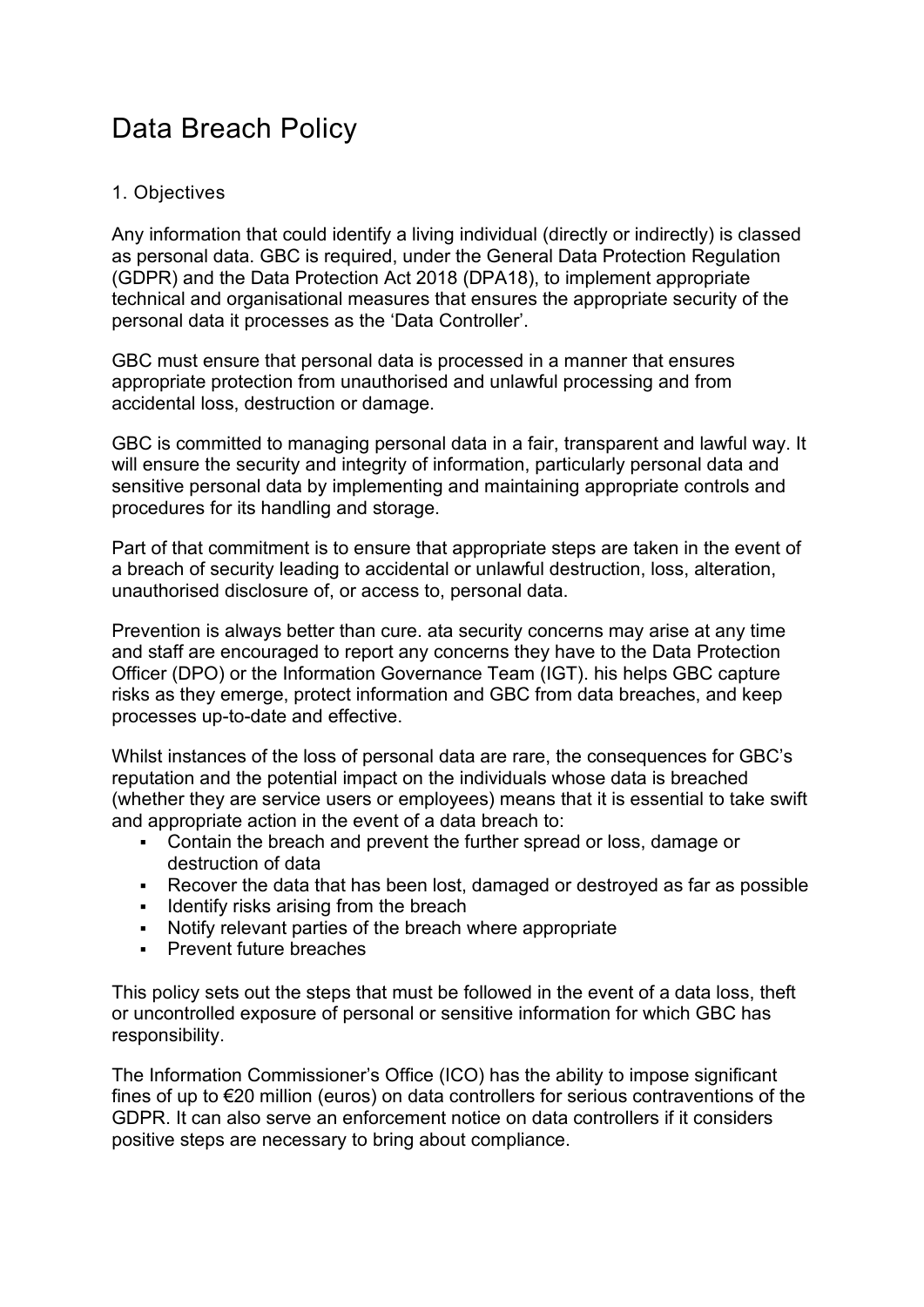# 2. Scope

The policy applies to all GBC staff and volunteers and, through contractual arrangements with GBC, suppliers, partners, contractors, agents, consultants and commissioned services, in the course of functions carried out for or on behalf of GBC.

Members (elected Councillors) are bound by obligations under the Members' Code of Conduct, but must also be aware of their corporate and personal responsibilities to understand the requirements of the GDPR and to act in response to any breaches in relation to personal data.

Personal data breaches may involve criminal or civil liability, or both, depending on the circumstances, and may include both individual and corporate responsibility. Throughout this document 'information' refers to personal data or to information that is commercial or political information of a sensitive/confidential nature. GBC classifies its information according to Government policy see [GOV.UK](https://www.gov.uk/government/publications/government-security-classifications) about from the Protective Marking Scheme.

Computerised equipment, for the purposes of this policy, includes, but is not limited to personal computers (PCs – lap tops, notebooks, tablets and smartphones, application servers, file/print servers) and mobile phones. It also includes all types of removable storage media; peripheral devices and/ accessories physically attached, or connected by wireless networks, to the computerised equipment.

#### 3. Roles and responsibilities

The Data Protection Officer (DPO) has overall responsibility for this policy. This policy will be reviewed every 3 years, or earlier if necessary.

Directorates are responsible for ensuring operational compliance with this policy within their service areas and for seeking advice from the Data Protection Officer or the Information Governance Team (IGT).

It is important that all staff are aware of their responsibilities for handling personal data, keeping it secure and not disclosing it without proper authorisation. Personal information must not be misused. Managers must ensure that staff are familiar with the appropriate policies, including the Data Protection and Information Security policies, and complete the mandatory Information Governance and GDPR training courses prior to being given access to personal data.

Anyone who handles personal or sensitive information for and/or on behalf of GBC must:

- Take all reasonable steps to ensure the security of that information to minimise the risk of a data breach, including the loss of personal or sensitive information
- Be familiar with GBC's Data Protection and Information Security Policies
- Follow the procedure outlined below in the event of any breach of security.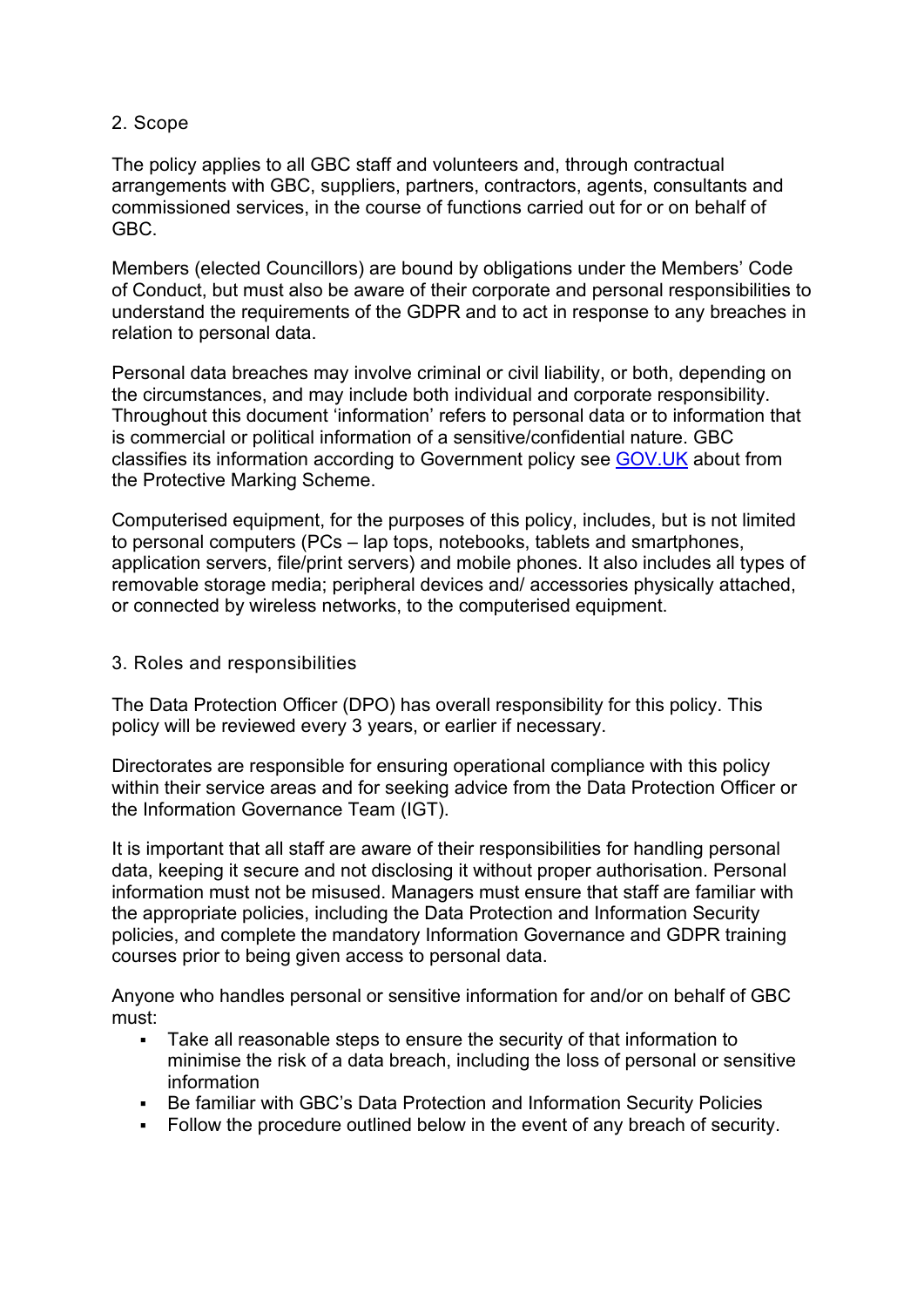# 4. Personal data breach

A personal data breach means a breach of security leading to the accidental or unlawful destruction, loss, alteration, unauthorised disclosure of, or access to personal data transmitted, stored or otherwise processed. This means that a personal data breach is not limited to just losing personal data.

A personal data breach can happen in a number of ways for various reasons:

- Loss or theft of data or equipment which holds personal data e.g. laptops, tablets, USB drives, CDs or paper copies
- **Equipment failure**
- Inappropriate access controls allowing unauthorised use
- Human error (such as sending an email to the wrong recipient)
- Hacking, phishing or blagging (information obtained by deception)
- Unforeseen incidents such as fire or flood.

In the event of a suspected data breach

In the event of a suspected personal data or information security breach, do not wait, act and report any incidents immediately.

It is crucial to act quickly in the event of a data breach or suspected information security incident, in order to minimise the impact of the incident and safeguard the privacy of individuals as far as possible and minimise the risk to GBC.

The initial steps that should be taken to alert managers about an incident will vary depending on whether the incident involved a member of GBC staff, a supplier or commissioned service, a service user or member of the public or an elected Member.

The steps in [Appendix A](https://www.gravesham.gov.uk/home/about-the-council/policies-strategies-open-data/policies/data-breach-policy/managing-and-recording-breaches/appendix-a-information-security-incident-reporting) and following sections of this policy set out the steps that should be followed in the event of a data breach or information security incident.

# 5. Actions

If an information breach has occurred or may occur, the officer or other person concerned should:

- 1. where possible, retrieve any lost equipment or papers
- 2. where theft or the loss of sensitive information which could risk the safety of others is involved, report the incident to the police with all relevant details
- 3. Notify their manager/a GBC member of staff as follows:
	- Employees and contract workers should notify their line manager, or (if unavailable) the next senior manager.
	- Suppliers of commissioned services (sometimes referred to as 'Data Processors') should inform their GBC contract manager.
	- Where a data breach is reported to the customer contact centre by a member of the public, the contact centre must inform IGT, who will refer the incident to the relevant head of service.
	- Elected members who identify a breach relating to their role within the council (not as a representative of their ward or political party) should initially contact the head of service or director concerned.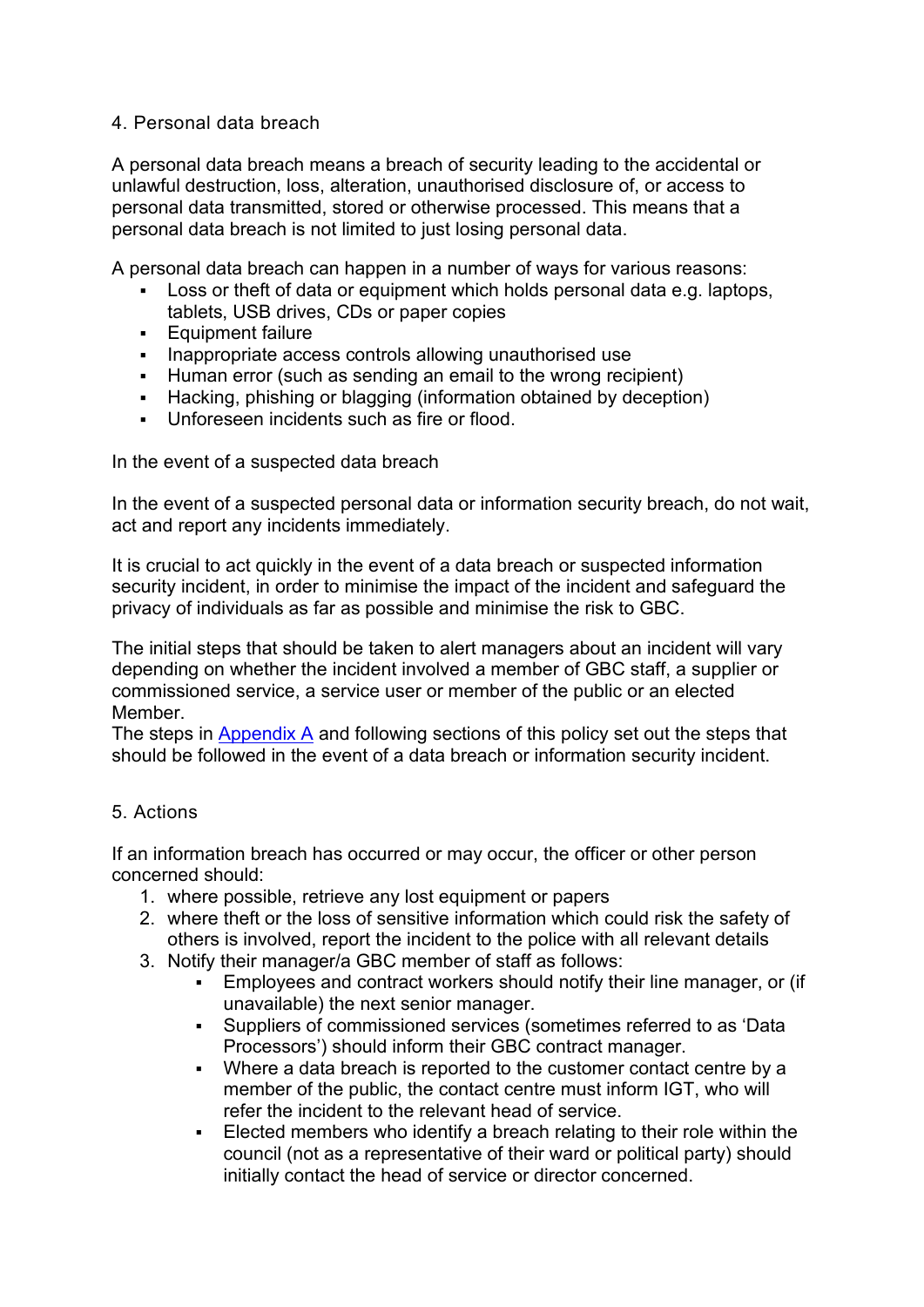- 4. Report the loss of any IT equipment or an electronic security breach to the IT Service Desk. Where the security breach or suspected security breach involves PSN data, this must be reported to the PSN immediately via IT **Services**
- 5. Complete a data incident report form, which can be found under the documents and forms section of the staff intranet and should be completed in liaison with the employee's line manager if necessary. (The form asks for a name, but this does not have to be given if the person concerned would prefer to report the incident anonymously).
- 6. Email the completed form to gdpr@medway.gov.uk. An anonymous report can be submitted by a non-electronic method, e.g. internal post to the IG Team or the DPO.

The officer or other person should not take any further action in relation to the breach. They must not notify any affected individuals or regulators.

The IG team will:

- acknowledge receipt of the data incident report (if the person making the report has given their name):
- **If log the breach in the security incident log:**
- notify the Chief Executive and members of Management Team of the breach and ensure they receive a copy of the data incident report.
- take appropriate steps to deal with the report in collaboration with the appropriate data breach team (see below).

The director or head of service must nominate an appropriate senior officer as 'breach owner' who must attend any meetings of the data breach team.

If a breach is suspected to have taken place the following information will be required in order to assess the seriousness of the breach.

- What type of data is involved?
- **How sensitive is the data?**
- Who is affected by the breach, i.e. the categories and approximate number of data subjects involved?
- The likely consequences of the breach on affected data subjects. e.g. what harm can come to those individuals, are there risks to physical safety or reputation, or financial loss?
- Where data has been lost or stolen, are there any protections in place such as encryption or pseudonymisation?
- What has happened to the data, e.g. if data has been stolen, could it be used for harmful purposes?
- What could the data tell a third party about the data subject, e.g. could the loss of apparently trivial snippets of information help a determined fraudster build up a detailed picture of other people?
- What are the likely or wider consequences of the personal data breach on GBC e.g. loss of reputation, loss of business, liability for fines, loss of public confidence?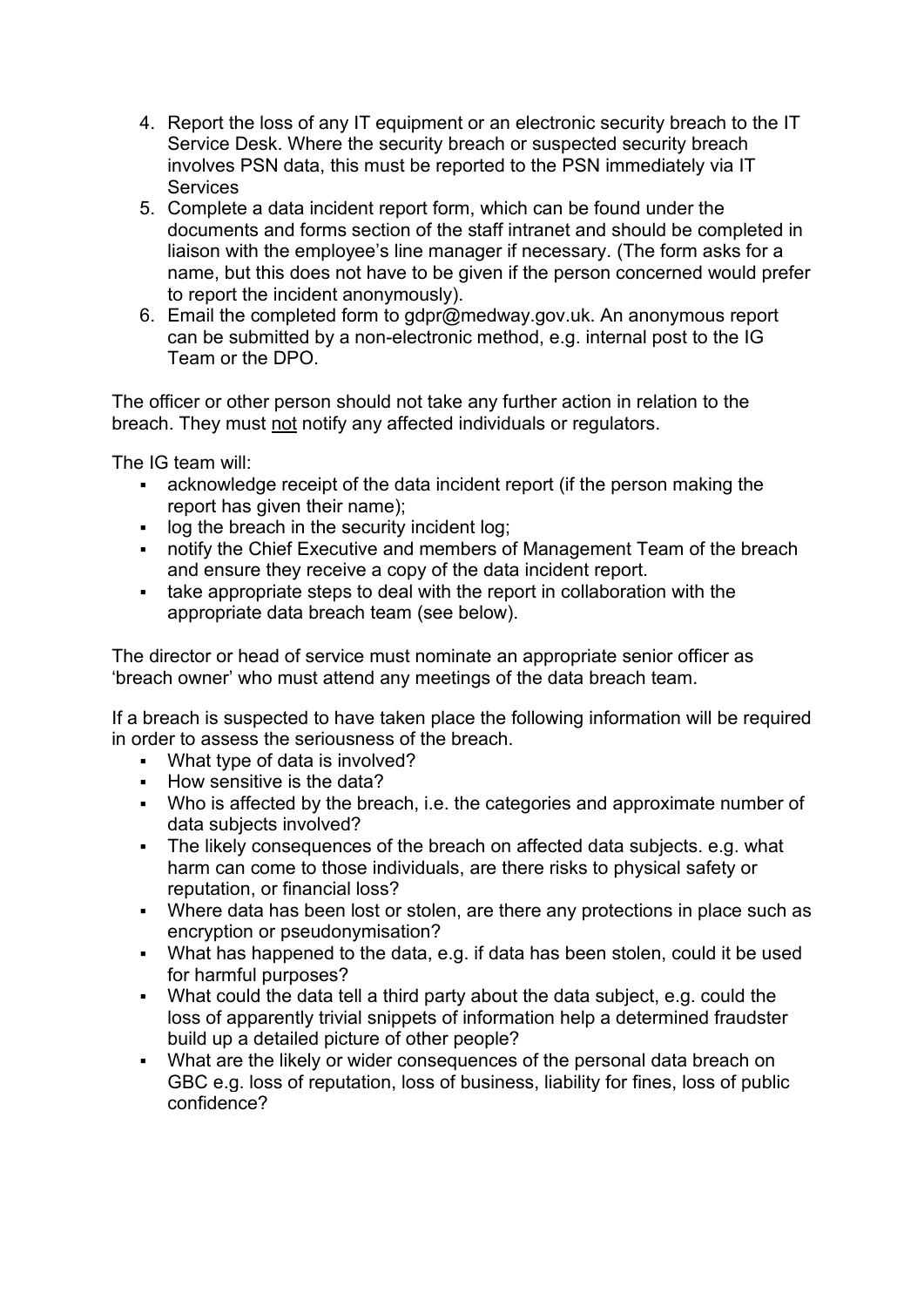#### 6. Managing and recording breaches

On being notified of a suspected personal data breach, the breach owner will assemble an appropriate data breach team taking any necessary advice from the DPO or IGT. Where a serious breach occurs, the data breach team will be led by the DPO with the support of the IGT team (the breach owner will lead the data breach team in the event of a minor breach with support of the IGT).

Depending on the type of breach, in addition to the 'breach owner' the data breach team may compromise:

# **Serious breach**

- The DPO
- The SIRO
- The Director or head of service
- The Corporate Risk Manager
- The Corporate Information Security Officer
- The Chief Information Officer (where any breach concerns IT systems)
- The Director for HR or Head of HR
- Communications Manager
- **Information Governance Team member**

#### **Minor breach**

- **The head of service**
- IT team member (with an understanding of the technical implications of the breach)
- Information Governance Team member
- The team leader or line manager

Responsibility rests with the Director, or their nominated deputy, to consider the action to be taken for both serious and minor breaches, to:

- Protect the interests of any individuals involved
- Secure any information lost
- **Ensure the continuing delivery of the service**
- **Protect GBC's interests**
- Meet the requirements of the GDPR/DPA18 in terms of steps to be taken under this policy

The data breach team will take immediate steps to establish whether a personal data breach has, in fact, occurred. If so, the data breach team will take appropriate action to:

- Investigate and contain the data breach and (so far as reasonably practicable) recover, rectify or delete the data that has been lost, damaged or disclosed (subject to any requirements to preserve potential evidence)
- I dentify how the breach occurred and take immediate steps to stop or minimise the further loss, destruction or unauthorised disclosure of personal data
- Assess and record the breach in GBC's data breach register
- Notify appropriate parties of the breach and informing them what they must do (this could be finding lost equipment, isolating or closing part of the network or changing passwords)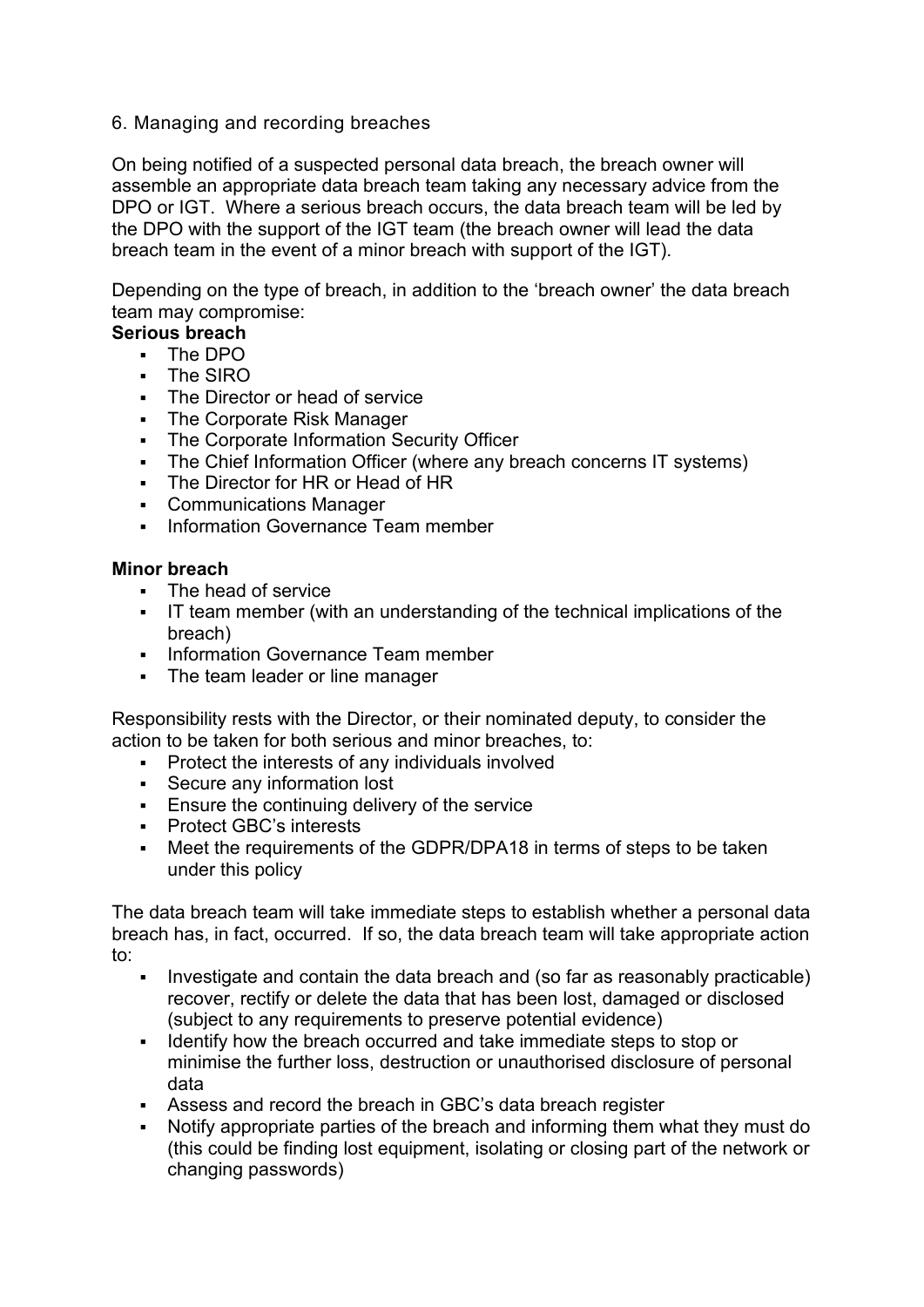- Fully assess the risk in terms of the potential adverse consequences for individuals: how serious are the consequences and how likely are they to happen?
- Take steps to prevent further breaches

# 7. Notification

The data breach team must discuss with the DPO and IGT when they are considering whether to notify:

- The ICO
- Affected data subjects
- **The Police**
- The PSN (Public Service Network) team
- The NCSC (National Cyber Security Centre) (where applicable)
- Any other parties e.g. insurers or commercial partners

Ultimately the decision whether to notify lies with Directors in liaison with the DPO, particularly where the implications of the breach would seriously affect GBC's reputation. Failing to notify a breach when required to do so can result in a significant fine up to  $€10$  million (Euros).

Notifying the ICO

GBC is required under the GDPR to notify the ICO when a personal data breach has occurred unless the personal data breach is unlikely to result in a risk to the rights and freedoms of data subjects.

By this it means, but is not limited to:

- **-** discrimination
- **damage to reputation**
- financial loss
- **-** loss of confidentiality
- or any other significant economic or social disadvantage.

Where ICO notification is required, this shall be done without undue delay and, where feasible, not later than 72 hours after having become aware of it. Where the notification to the ICO is not made within 72 hours, it will be accompanied by reasons for the delay. The DPO/IGT team will notify the ICO on behalf of the data breach team.

If the data breach team is unsure whether or not to report, the presumption should be to report. The data breach team will take account of the factors set out at [Appendix B](https://www.gravesham.gov.uk/home/about-the-council/policies-strategies-open-data/policies/data-breach-policy/managing-and-recording-breaches/appendix-b-factors-to-consider) and the further examples at [Appendix D.](https://www.gravesham.gov.uk/home/about-the-council/policies-strategies-open-data/policies/data-breach-policy/managing-and-recording-breaches/appendix-d-definitions)

Any notification to the ICO must:

- Describe the nature of the personal data breach including, where possible the categories and approximate number of data subjects concerned and the categories and approximate number of personal data records concerned.
- Communicate the name and contact details of the DPO or other contact who can provide information.
- Describe the likely consequences of the personal data breach.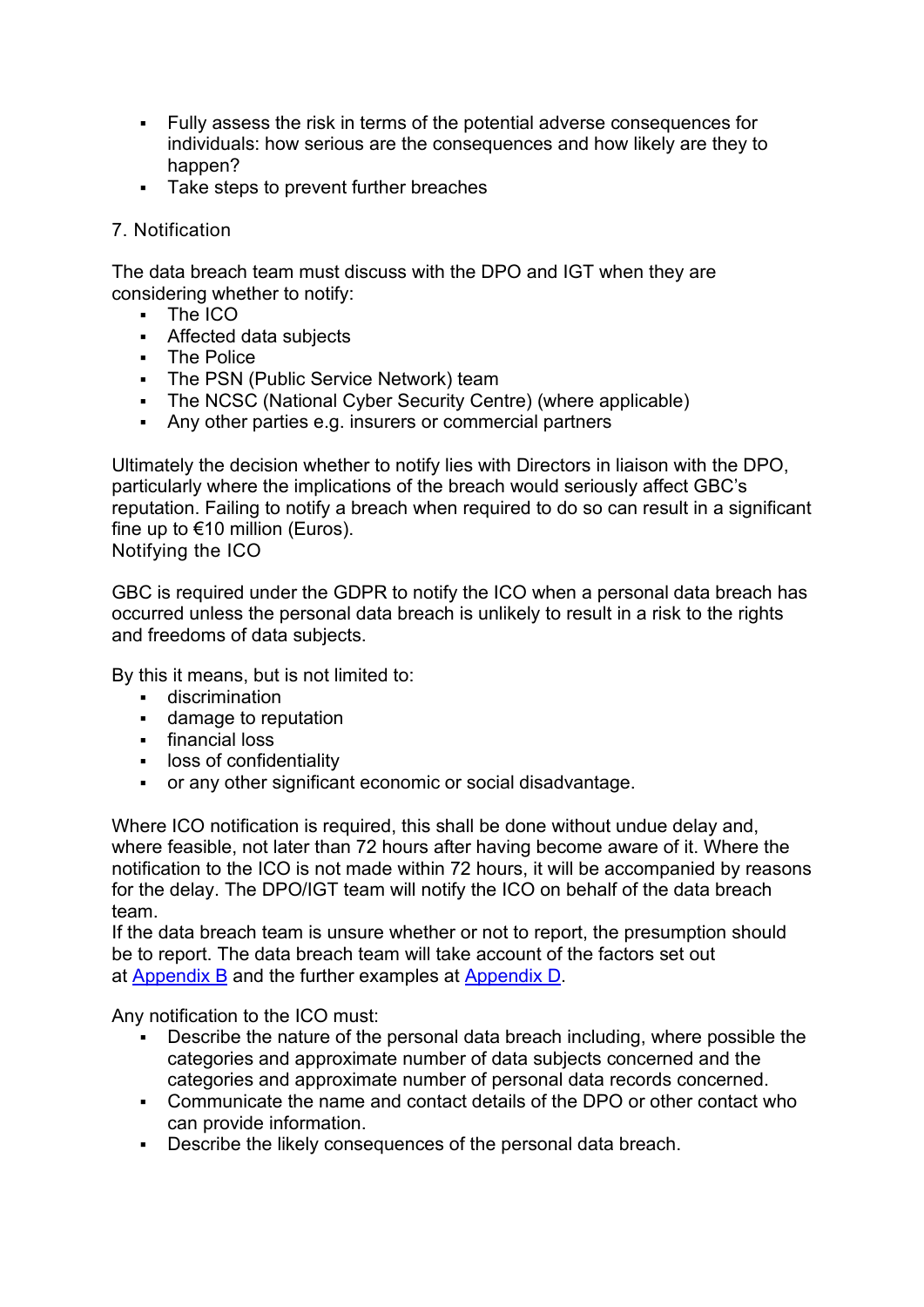Describe the measures taken or proposed to be taken by GBC to address the personal data breach, including, where appropriate, measures to mitigate any possible adverse effects.

If all the information is not available within 72 hours this information may be provided in phases, provided the further information is provided to the ICO without undue delay.

### Notifying data subjects

Where the data breach is likely to result in a high risk to the rights and freedoms of data subjects, the data breach team will notify the affected individual(s) without undue delay.

The risk exists when the breach leads to physical, material or non-material damage for the individuals whose data have been breached (this could include theft, fraud, financial loss, discrimination or damage to reputation). If the breach involves personal data that reveals any of the following aspects, the damage should be considered likely to occur:

- Racial or ethnic origin
- Political opinion
- Religion or philosophical belief
- **Trade union membership**
- Genetic data
- **Health**
- Sex life or sexual orientation
- Criminal convictions or offences.

Any notification must include:

- 1. The name and contact details of the DPO or other contact point where more information can be obtained
- 2. The likely consequences of the personal data breach
- 3. The measures GBC has taken or intends to take to address the personal data breach, including, where appropriate, recommendations for mitigating potential adverse effects.

When determining whether and how to notify data subjects of the breach, the data breach team will:

- Co-operate closely with the ICO (consulting it about how to inform data subjects if necessary)
- And other relevant authorities, e.g. the police
- Take account of the factors set out in the table at [Appendix C.](https://www.gravesham.gov.uk/home/about-the-council/policies-strategies-open-data/policies/data-breach-policy/managing-and-recording-breaches/appendix-c-factors-to-consider-notifying-data-subjects)

In some circumstances, service users are vulnerable adults and children and being informed of a security incident may be alarming. In these circumstances the Director or their nominated deputy will consider appropriate communication strategies.

It may be important to point out at an early stage of a security incident (rather than a confirmed breach) that there is no indication that their personal security has been breached but the member of the public must remain vigilant and will be advised of any change in security status. If any of the information relates to personal finances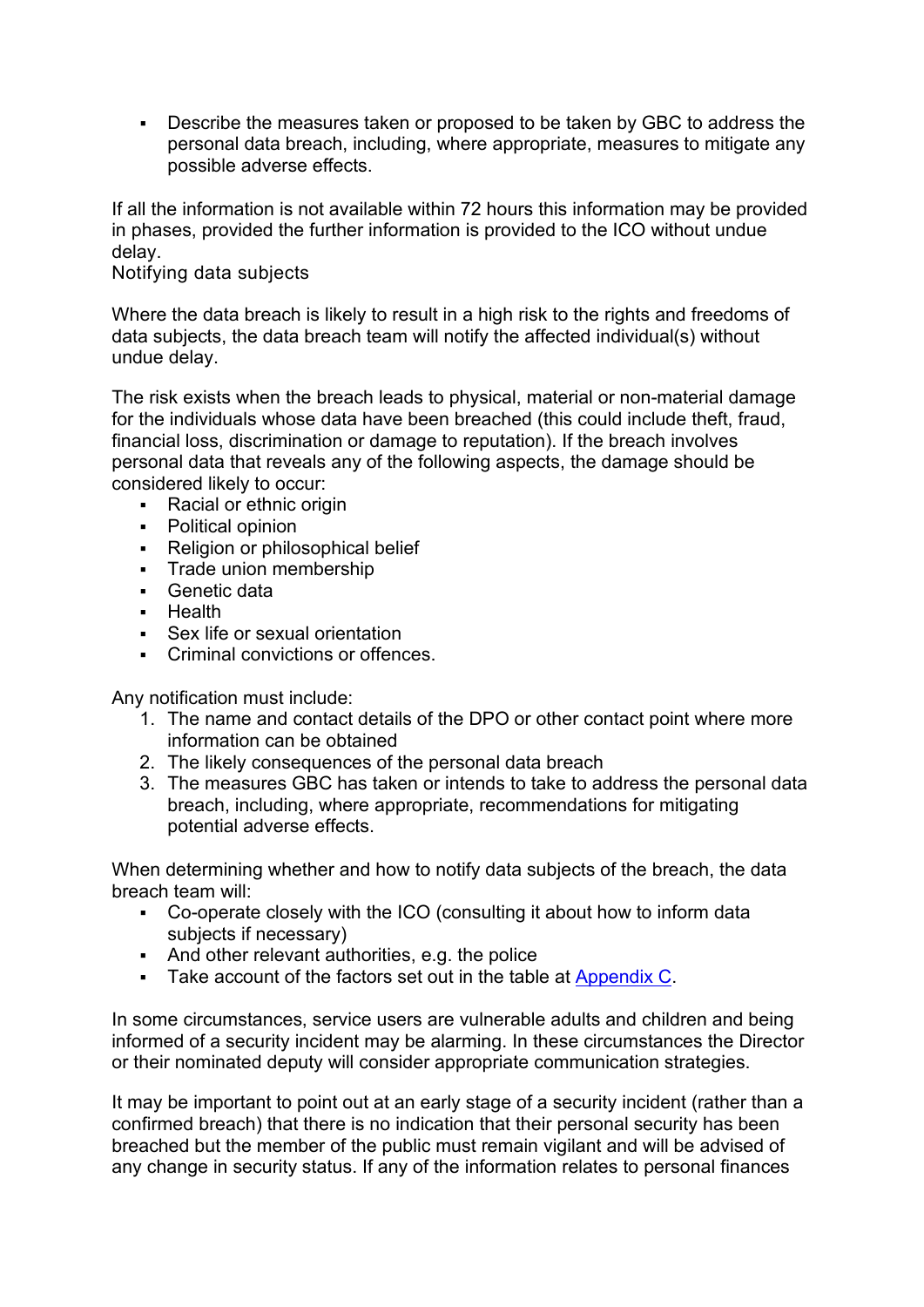details then the individual should be advised to contact their bank or building society urgently and to monitor their bank/building society account(s).

The Director or nominated deputy will need to authorise a briefing for all the necessary parties within a single email, blind copied (BCC) to the appropriate contacts. Depending on the potential seriousness of the security breach, contact is advised by phone as well as face to face. Any significant change to status will require follow-up communication.

Notifying the Police and other parties

The data breach team will already have considered whether to contact the police for the purpose of containment and recovery. Regardless of this, if it subsequently transpires that the breach arose from a criminal act perpetrated against or by a representative of GBC, the data breach team will notify the police and/or relevant law enforcement.

The data breach team will consider whether there are any legal or contractual requirements to notify any other parties, e.g. in compliance with a contract or a data sharing agreement.

#### 8. Prevention

Once the personal data breach has been dealt with, in accordance with this plan, the data breach team will:

- Establish what security measures were in place when the breach occurred
- Assess whether technical or organisational measures can be implemented to prevent the breach happening again
- Consider whether there is adequate staff awareness of security issues and address any gaps through training, tailored advice or capability
- Consider the outcome of any investigations into the cause of the breach and whether action should be taken under GBC's disciplinary procedure
- Consider whether it is necessary to update GBC's privacy risk assessments
- Update GBC's privacy risk register, Security Incident Log to CLOSED and Data Breach Register with the facts of the breach, its effects and the remedial action taken

A security incident must remain in the 'OPEN' status, until finally resolved and only 'CLOSED' after it has been resolved, reviewed and any requirements for training, disciplinary and/or procedural changes have been identified. As well as OPEN/CLOSED it is recommended that the incident has a traffic light (Red-Amber-Green) status which is reviewed regularly, both through any information governance and directorate risk management procedures.

#### 9. Monitoring and review

GBC will monitor the effectiveness of all its policies and procedures regularly, and conduct a full review and update as appropriate, at least annually.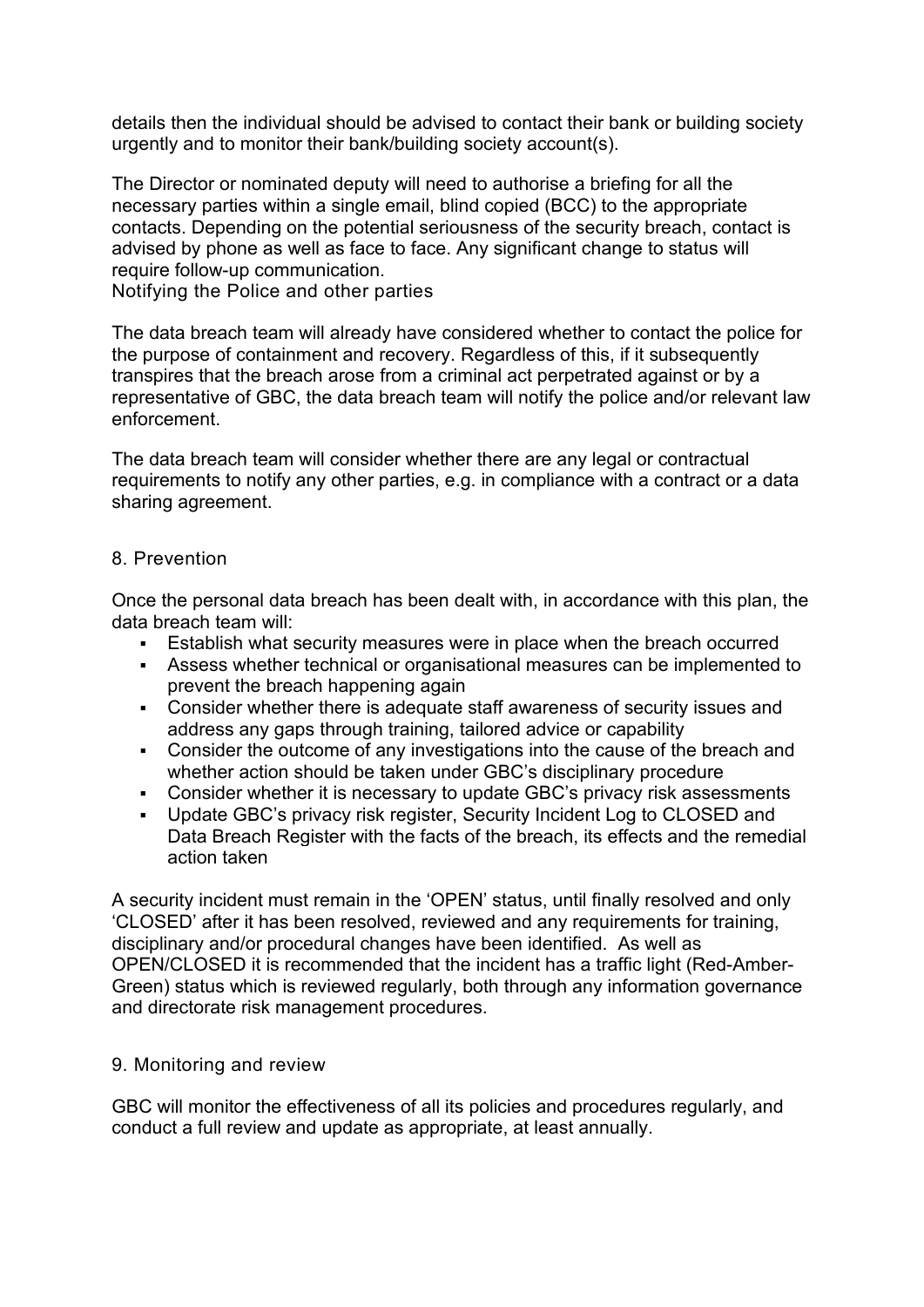GBC's monitoring and review exercises will include looking at how its policies and procedures are working in practice to reduce the risks posed to the council.

10. Staff awareness and training

Key to the success of GBC's systems is its staff awareness and understanding. GBC provides regular training to staff:

- **at induction**
- on an ongoing basis as this must be refreshed every two years
- when there is any change to the law, regulation or our policy
- when significant new threats are identified
- $\blacksquare$  in the event of an incident affecting the council or its service users.

#### 11. Non compliance

Failure to comply with this policy and associate policies (e.g. GBC's Data Protection or Information Security Policies) puts individuals and GBC at risk.

Failure to notify the DPO or IGT of an actual or suspected personal data breach is a very serious issue.

A failure to comply with this policy by:

- **GBC employees:** may result in disciplinary action and may, in cases of Gross Misconduct (including negligence), result in termination of employment
- **GBC Members:** may be referred to the Standards Committee, which can recommend disciplinary measures to the Council
- **Third-Parties:** (agents, contractors and consultants) engaged to carry out work for and on behalf of Gravesham Borough Council: may result in the termination of the contract and/or litigation.

Appendix A information security incident reporting

The following steps will be carried out when reporting an incident. Service user / member of the public *Within the first hour.*

- Service User/Member of Public identifies information security incident
- **Reports incident to the Contact Centre**
- Contact centre staff reports to Information Governance team (IGT)
- If the incident involve **theft** or loss of sensitive personal information which could risk the safety of others:
	- IGT Immediately report incident to Police with all relevant details
- If not, then IGT to notify Head of Service or Corporate Director
- IGT must complete data incident report form (see appendix A) and send to [gdpr@gravesham.gov.uk](mailto:gdpr@gravesham.gov.uk)

# *Within 4 hours*

- IGT to acknowledge receipt send report to Head of Service/Corporate Director (if not done so already), DPO; SIRO if necessary
- Incident to be logged in security incident log by IGT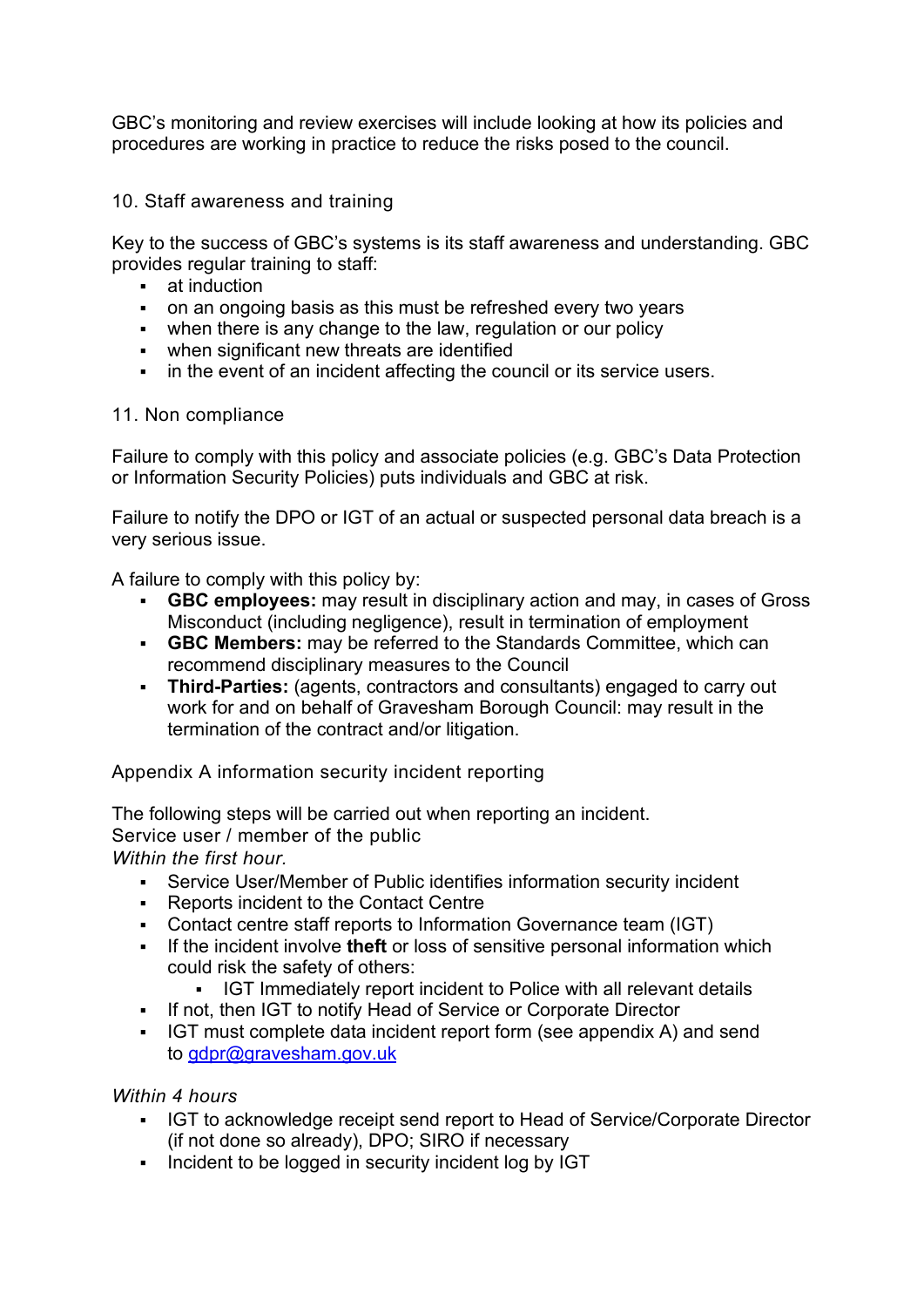Head of Service/Corporate Director to nominate 'breach owner' and compile Data Breach Team

# *Within 12 hours*

- Data Breach Team to assess the seriousness of the incident/service implications/breach
- The data breach, must be logged in DPO's Data Breach Register

The Data Breach team to investigate the breach: Recover, rectify or delete data lost, damaged or disclosed identify how it occurred and stop or minimise further loss. Determine further immediate remedial action.

# *Within 48 hours*

- Data Breach Team (DBT) to consider notification to appropriate parties in liaison with the Corporate Director and DPO / IGT
- DBT to consider if any legal/contractual requirements to notify other parties e.g. contract/data sharing agreement/insurance
- DBT to notify police if breach arose from a criminal act if not done so already
- DBT to determine if incident amounts to a personal data breach likely to result in a risk to the rights and freedoms of data subjects
- **-** DBT and Corporate Director to Consider appropriate communication strategies for individuals affected
- NOTIFY the **ICO** without undue delay AND **not later than 72 hours**

# *Within 72 hours*

- DBT to co-operate with the ICO on how to inform data subjects if necessary (see Appendix B)
- DBT to ensure notification to data subjects includes:
	- The name and contact details of the DPO or other contact for information
	- The likely consequences of the data breach
	- The measures GBC has or intends to take to address the personal data breach including, where appropriate, recommendations for mitigating potential adverse effects
- $\Box$  DBT to ensure the ICO notification includes:
	- Description of the breach, including categories and approximate number of data subjects
	- The name and contact details of the DPO or other contact for information
	- Description of the likely consequences of the breach
	- Description of the measures taken or proposed to be taken by GBC to address any breach, including measures to mitigate any possible adverse effects.
	- A failure to report within 72 hours will require reasons for the delay to be reported to the ICO.

#### *Within 8 weeks*

- DBT to assess:
	- Security measures in place at the time of the breach
	- Whether technical or organisational measures can be implemented to prevent another breach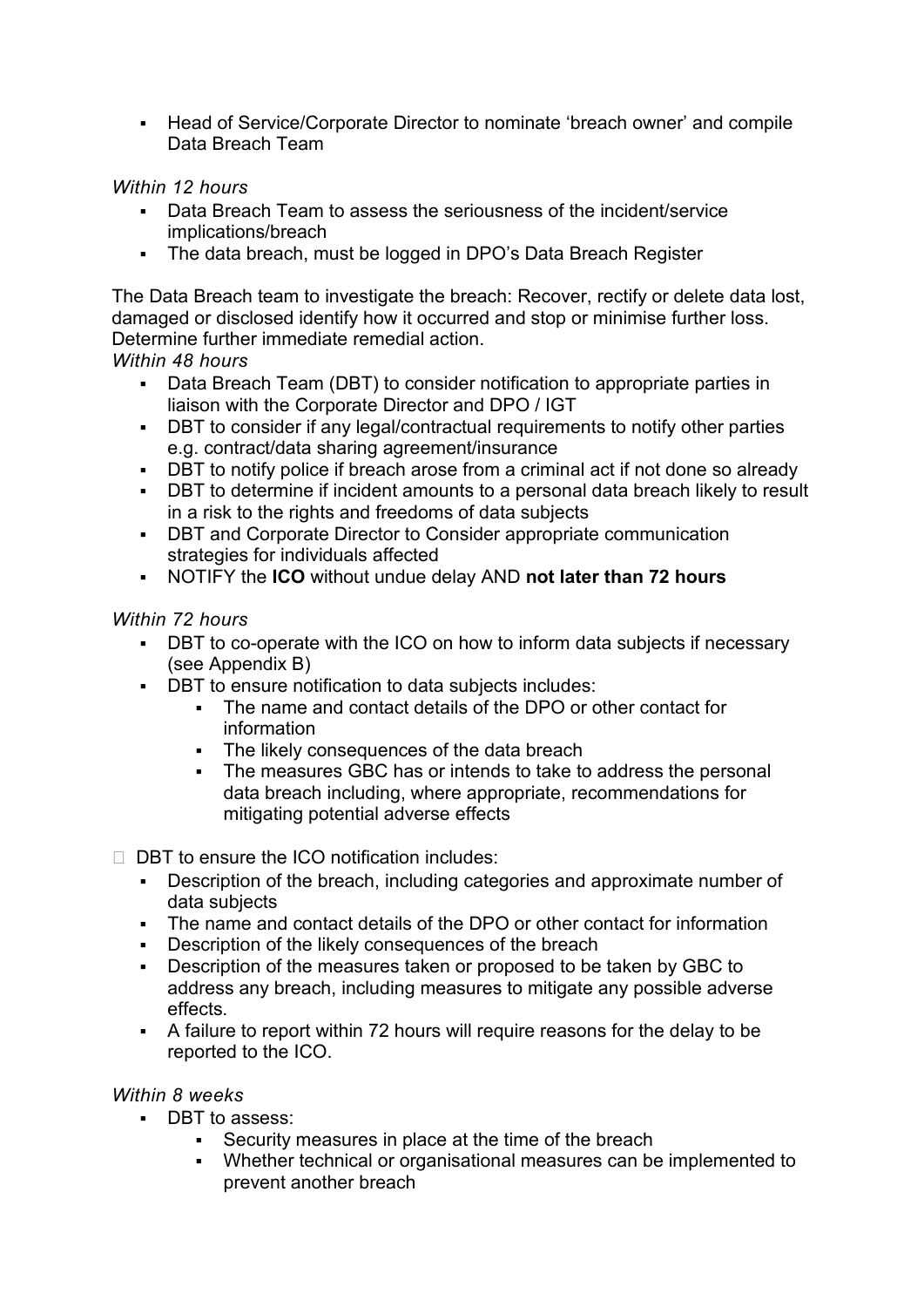- Assess whether staff awareness or training needs to be implemented & ACTION
- Consider if any disciplinary action is required under GBC disciplinary procedure
- Consider if necessary to update GBC's privacy risk assessments
- Update the Data Breach Register with the facts of the breach its effects and the remedial action taken and when appropriate update the security incident log to CLOSED

Appendix B Factors for considering a report to the ICO Potential harm to rights of data subjects

The potential harm to the rights and freedoms of data subjects is the overriding consideration, when deciding what Factor a breach of data security should be reported to the ICO. Detriments include emotional distress as well as both physical and financial damage.

The personal data breach **must be reported** unless it is unlikely to result in a risk to data subjects' rights and freedoms.

Typical examples include:

- Exposure to identity theft through the release of non-public identifiers, e.g. passport number. This should be reported to the ICO.
- Information about the private aspects of a person's life becoming known to others, e.g. financial circumstances. This should be reported to the ICO.

The volume of personal data

There should be a presumption to report to the ICO where:

- a large volume of personal data is concerned, and
- there is a real risk of individuals suffering some harm

It will, however, be appropriate to report much lower volumes in some circumstances where the risk is particularly high, e.g. because of the circumstances of the loss or the extent of information about each individual.

Typical examples include:

- loss of an unencrypted laptop holding names, addresses, dates of birth and National Insurance numbers of 100 individuals. This should be reported to the ICO
- loss of a marketing list of 100 names and addresses (or other contact details) where there is no particular sensitivity of the service being marketed. This doesn't need to be reported.

The sensitivity of data

There should be a presumption to report to the ICO where smaller amounts of personal data are involved, the release of which could cause a significant risk of individuals suffering substantial detriment, including substantial distress.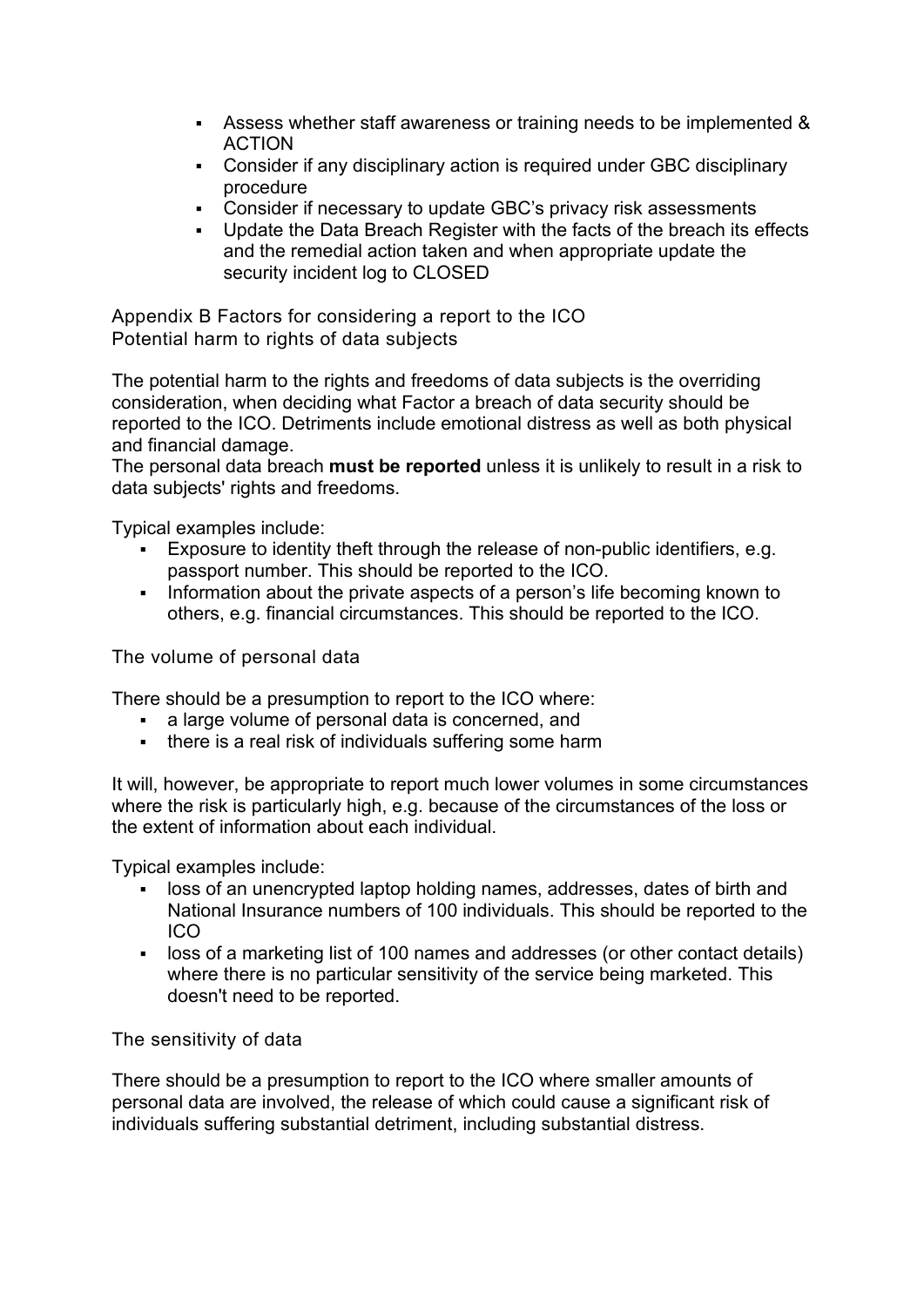This is most likely to be the case where the breach involves special category personal data. If the information is particularly sensitive, even a single record could trigger a report.

An example may be the theft of a manual paper-based filing system (or unencrypted digital media) holding the personal data and financial records of 50 named individuals. This should be reported to the ICO.

Appendix C Factors for considering a notification to data subjects Technical and organisational protection measures

Whether GBC has implemented and applied (to the affected personal data) appropriate technical and organisational protection measures—in particular measures that render the personal data unintelligible to any person who is not authorised to access it, e.g. encryption.

Where such measures have been implemented, it is not necessary to notify the data subject(s).

Measures taken following the breach

Whether GBC has taken measures following the personal data breach which ensure the high risk to the rights and freedoms of data subjects affected by that breach is no longer likely to materialise.

Where such measures have been implemented, it is not necessary to notify the data subject(s).

Disproportionate effort

Whether it would involve disproportionate effort to notify the data subject(s).

If so, it is not necessary to notify the data subject(s)—but GBC must, instead, issue a public communication or similar measure whereby the data subjects are informed in an equally effective manner. Legal or contractual

Whether there are any legal or contractual requirements to notify the data subject?

If yes, it may be necessary to notify the data subject(s) in any event. Assessing likelihood and severity of risk Assessing the likelihood and severity of the risk to the rights and freedoms of data subjects in section 7 [notification.](https://www.gravesham.gov.uk/home/about-the-council/policies-strategies-open-data/policies/data-breach-policy/notification) The type of breach

The type of breach that has occurred may affect the level of risk presented to individuals. For example, a confidentiality breach whereby medical information has been disclosed to unauthorised parties may have a different set of consequences for an individual to a breach where an individual's medical details have been lost, and are no longer available.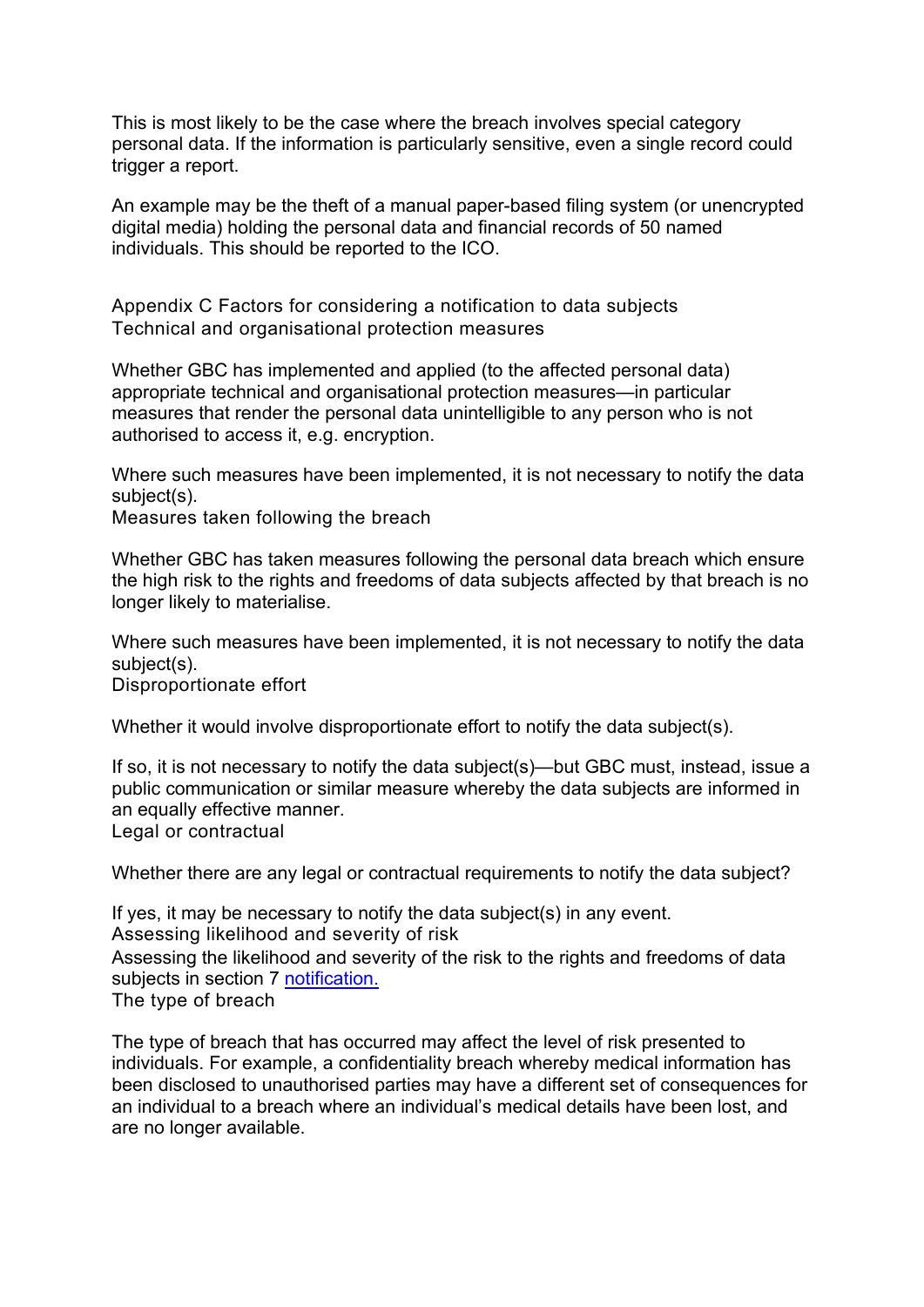The nature, sensitivity, and volume of personal data

Usually, the more sensitive the data, the higher the risk of harm will be to the people affected, but consideration should also be given to other personal data that may already be available about the data subject.

For example, the disclosure of the name and address of an individual in ordinary circumstances is unlikely to cause substantial damage. However, if the name and address of an adoptive parent is disclosed to a birth parent, the consequences could be very severe for both the adoptive parent and child. Breaches involving health data, identity documents, or financial data such as credit card details, can all cause harm on their own, but if used together they could be used for identity theft. A combination of personal data is typically more sensitive than a single piece of personal data. Some types of personal data may seem at first relatively innocuous, however, what that data may reveal about the affected individual should be carefully considered.

A list of customers accepting regular deliveries may not be particularly sensitive, but the same data about customers who have requested that their deliveries be stopped while on holiday would be useful information to criminals. Similarly, a small amount of highly sensitive personal data can have a high impact on an individual, and a large range of details can reveal a greater range of information about that individual. Also, a breach affecting large volumes of personal data about many data subjects can have an effect on a corresponding large number of individuals. Ease of identification of individuals

An important factor to consider is how easy it will be for a party who has access to compromised personal data to identify specific individuals, or match the data with other information to identify individuals.

Depending on the circumstances, identification could be possible directly from the personal data breached with no special research needed to discover the individual's identity, or it may be extremely difficult to match personal data to a particular individual, but it could still be possible. Personal data protected by an appropriate level of encryption will be unintelligible to unauthorised persons without the decryption key.

Additionally, appropriately-implemented pseudonymisation (the processing of personal data in such a manner that the personal data can no longer be attributed to a specific data subject without the use of additional information, provided that such additional information is kept separately and is subject to technical and organisational measures to ensure that the personal data are not attributed to an identified or identifiable natural person) can also reduce the likelihood of individuals being identified in the event of a breach. However, pseudonymisation techniques alone cannot be regarded as making the data unintelligible. Severity of consequences for individuals

Depending on the nature of the personal data involved in a breach, for example, special categories of data, the potential damage to individuals that could result can be especially severe, in particular where the breach could result in identity theft or fraud, physical harm, psychological distress, humiliation or damage to reputation. If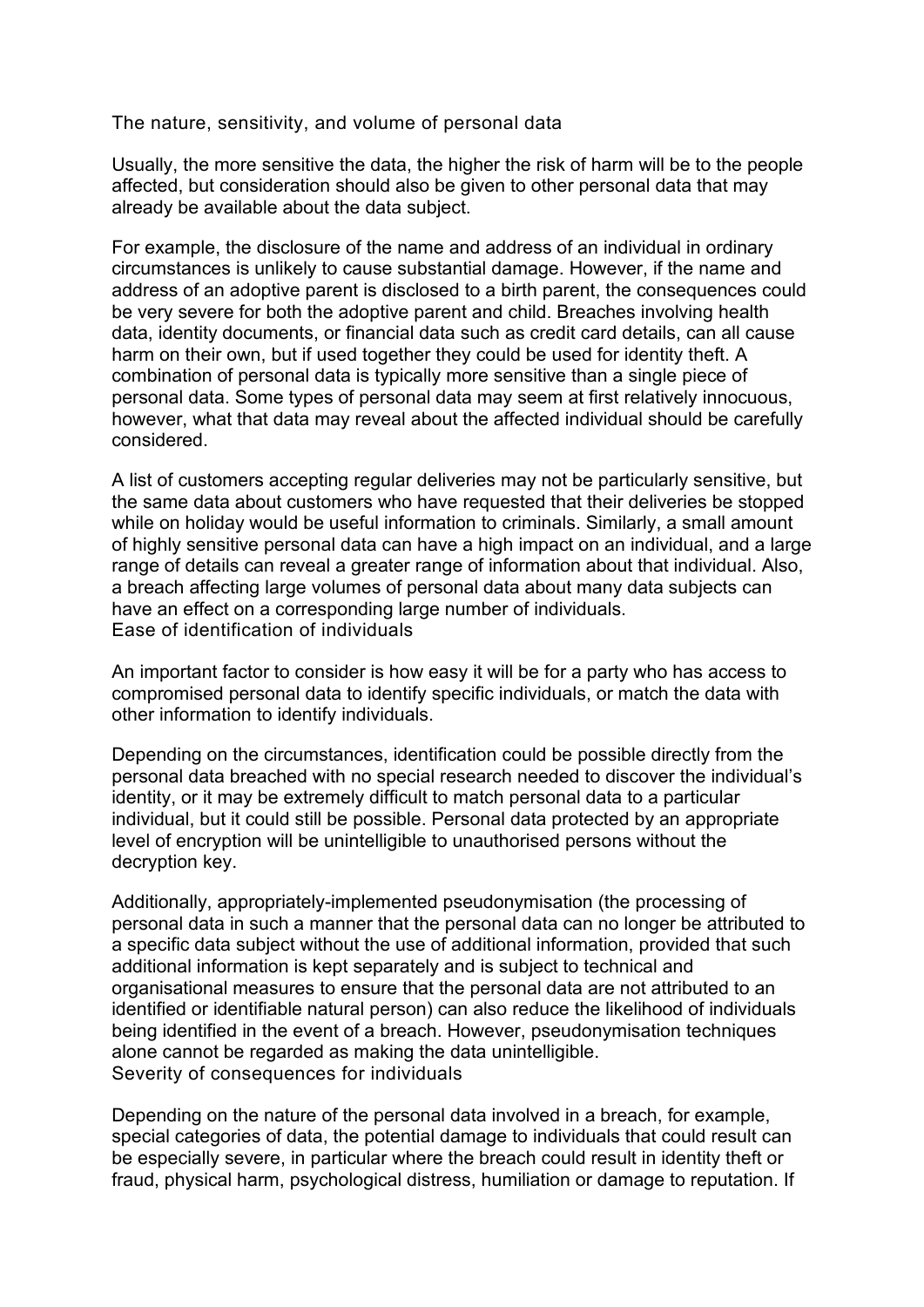the breach concerns personal data about vulnerable individuals, they could be placed at greater risk of harm. Special characteristics of the data controller

The nature and role of the controller and its activities may affect the level of risk to individuals as a result of a breach. For example, a medical organisation will process special categories of personal data, meaning that there is a greater threat to individuals if their personal data is breached, compared with a mailing list of a newspaper.

The number of affected individuals

A breach may affect only one or a few individuals or several thousand, if not many more. Generally, the higher the number of individuals affected, the greater the impact of a breach can have. However, a breach can have a severe impact on even one individual, depending on the nature of the personal data and the context in which it has been compromised. The key is to consider the likelihood and severity of the impact on those affected.

Appendix D Definitions & Example Security Incidents Data

'Data' is information that takes many forms and includes information printed or written on paper (including photocopies and faxes), stored electronically (e.g. on computers or networked storage, disk media, digital tape, memory cards or sticks), transmitted by post or using electronic means, images, stored negatives, prints, slides, tape or video, spoken in conversation or via telephone. Data controller

'Data Controller' means a person, body or public authority which alone, or jointly with others, determines the purposes and means of the processing of personal data. Data processor

'Data Processor' means a natural or legal person, public authority or body to which processes personal data on behalf of a data controller. Personal data

'Personal data' is information about an individual who can be identified (directly or indirectly) from that information. That individual is referred to as a 'data subject'.

'Personal data breach' A breach of security leading to accidental or unlawful destruction, loss, alteration, unauthorised disclosure of, or access to, personal data transmitted (Article 4(12) GDPR), stored or otherwise processed – e.g. accidental loss, destruction, theft, corruption or unauthorised disclosure of personal data. Under GDPR the definition has widened to include online identifiers, location data and biometric or genetic material.

Protective marking scheme

Protective Marking Scheme GBC classifies its information according to Government policy. Read more about Protective Marking on [GOV.UK](https://www.gov.uk/government/publications/government-security-classifications)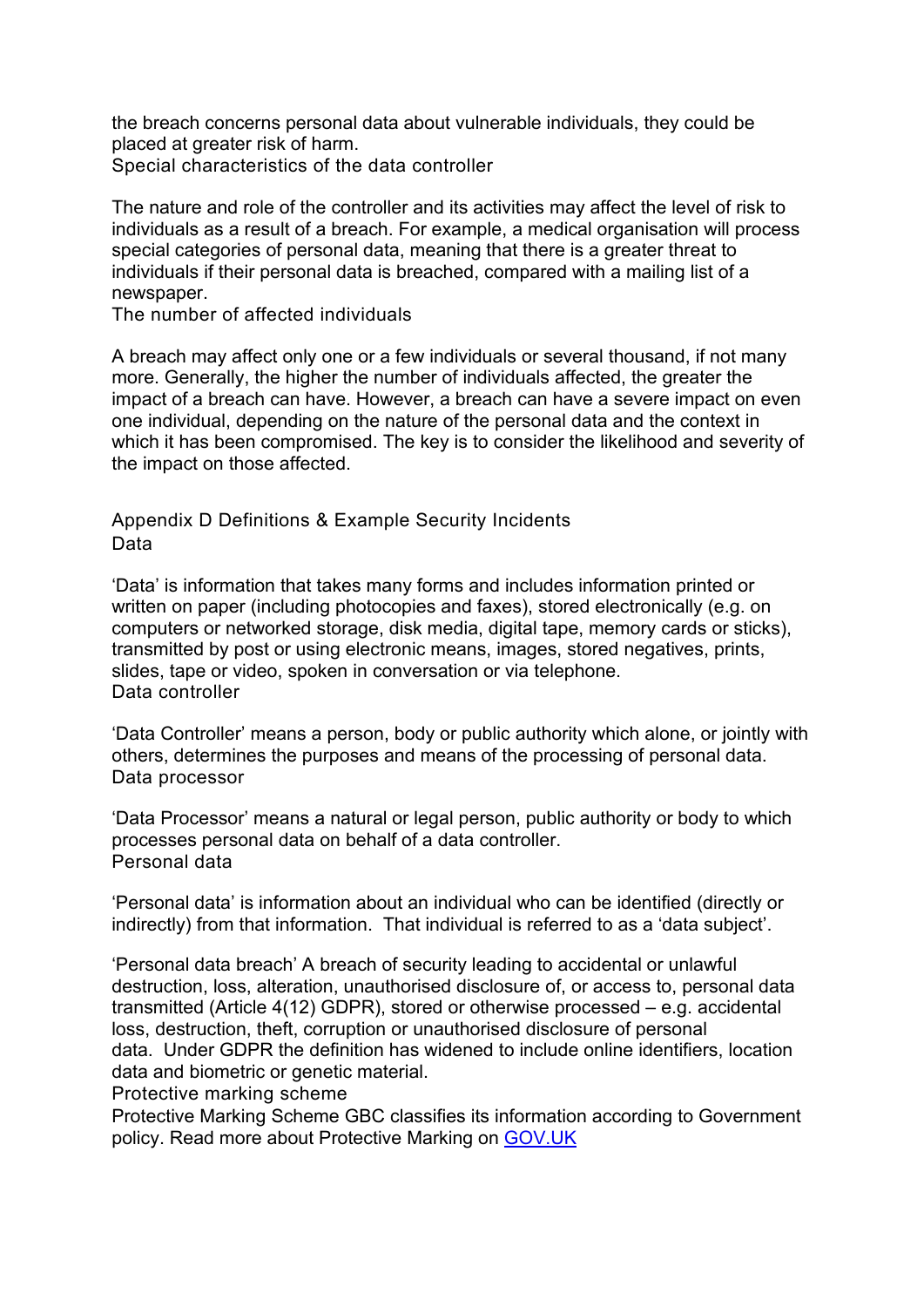# Special category personal data

'Special Category Personal Data' (sometimes known as 'Sensitive Personal Data') is information about an individual's race, ethnic origin, political opinions, religious or philosophical beliefs, trade union membership (or non-membership), genetic information, biometric information (where used to identify an individual) and information concerning an individual's health, sex life or sexual orientation. Security incident

A 'Security Incident' is awareness of the possibility or actuality of a breach of security. This can take many forms, e.g. unauthorised access to, or the loss or theft of, GBC computerised equipment; the mislaying of a client's manual case file or the inappropriate disclosure of information (verbally, in writing or electronically) to someone who has no right or need to access it.

Examples of information security incidents which would need to be reported include:

- Overhearing of confidential information
- Unauthorised access to GBC computerised equipment
- **Loss of GBC computerised equipment.**

Examples of more serious breaches which will require immediate remedial action include:

- Loss of one or more confidential case files
- Email containing personal or sensitive information sent to the wrong email address
- Fax containing personal or sensitive information sent to wrong fax number
- Unauthorised access to, or loss of, GBC computerised equipment containing personal or sensitive information.

Examples of the most common information security incidents: *Malicious*

- Giving information to someone who should not have access to it verbally, in writing or electronically
- Computer infected by a virus or similar
- Sending a sensitive email to the wrong recipient
- Receiving unsolicited mail of an offensive nature
- Finding data that has been changed by an unauthorised person
- Receiving and forwarding chain letters, including virus warnings, scam warnings and other emails which encourage the recipient to forward to others
- Unknown people asking for information which could gain them access to data e.g. a password or information about a third party

#### *Misuse*

- Use of unapproved or unlicensed software on GBC equipment
- Accessing a computer database using someone else's authorisation (e.g. user id/password)
- Writing down your password and leaving it on display
- Printing or copying confidential information and not storing it correctly or confidentially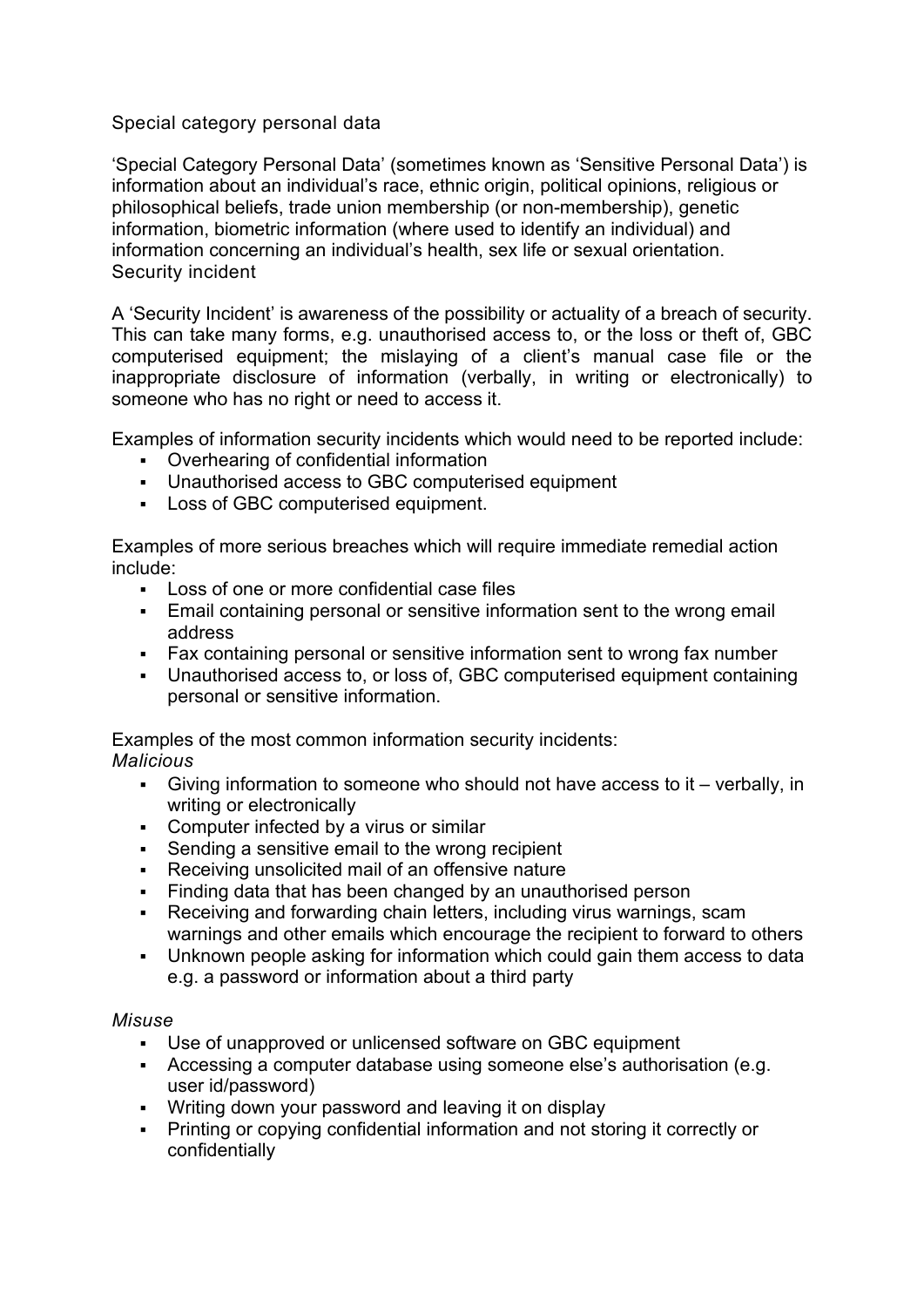# *Theft/loss*

- Theft/loss of a hard copy file
- Theft/loss of GBC computer equipment

#### Lost and stolen

'Lost and Stolen' – applies to hard copy information as well as computerised equipment, e.g. file left in a vehicle or on public transport or stolen with car or snatched in a bag, etc. Also applies to any personal details or sensitive information passed to an unauthorised individual in any manner or overheard by an unauthorised individual during a conversation.

#### Loss

'Loss' – In the event of the item being knowingly lost as opposed to stolen, all of the above applies except that the Police will not report a crime and cannot issue a crime number.

See the table below for examples of loss and where to report to the ICO or not.

| <b>Example of loss</b>                                                                                                                                                                       | <b>Notify the ICO</b> | Notify the data<br>subject                                                                                                             | <b>Notes</b>                                                                                                                                                                                                                                    |
|----------------------------------------------------------------------------------------------------------------------------------------------------------------------------------------------|-----------------------|----------------------------------------------------------------------------------------------------------------------------------------|-------------------------------------------------------------------------------------------------------------------------------------------------------------------------------------------------------------------------------------------------|
| GBC stored a<br>backup of an<br>archive of personal<br>data encrypted on a<br>CD. The CD is<br>stolen during a<br>break-in.                                                                  | <b>No</b>             | <b>No</b>                                                                                                                              | As long as the<br>data are<br>encrypted,<br>backups of the<br>data exist, and<br>the unique key is<br>not compromised,<br>this may not be a<br>reportable<br>breach. However,<br>if it is later<br>compromised,<br>notification is<br>required. |
| <b>GBC</b> suffers a<br>ransomware attack<br>which results in all<br>data being<br>encrypted. No<br>back-ups are<br>available and the<br>data cannot be<br>restored. On<br>investigation, it | Yes                   | Only the<br>individuals<br>affected are<br>notified if there is<br>a high risk and it<br>is clear that<br>others were not<br>affected. | If, after further<br>investigation, it is<br>identified that<br>more individuals<br>are affected, an<br>update to the ICO<br>must be made<br>and the additional<br>step of notifying                                                            |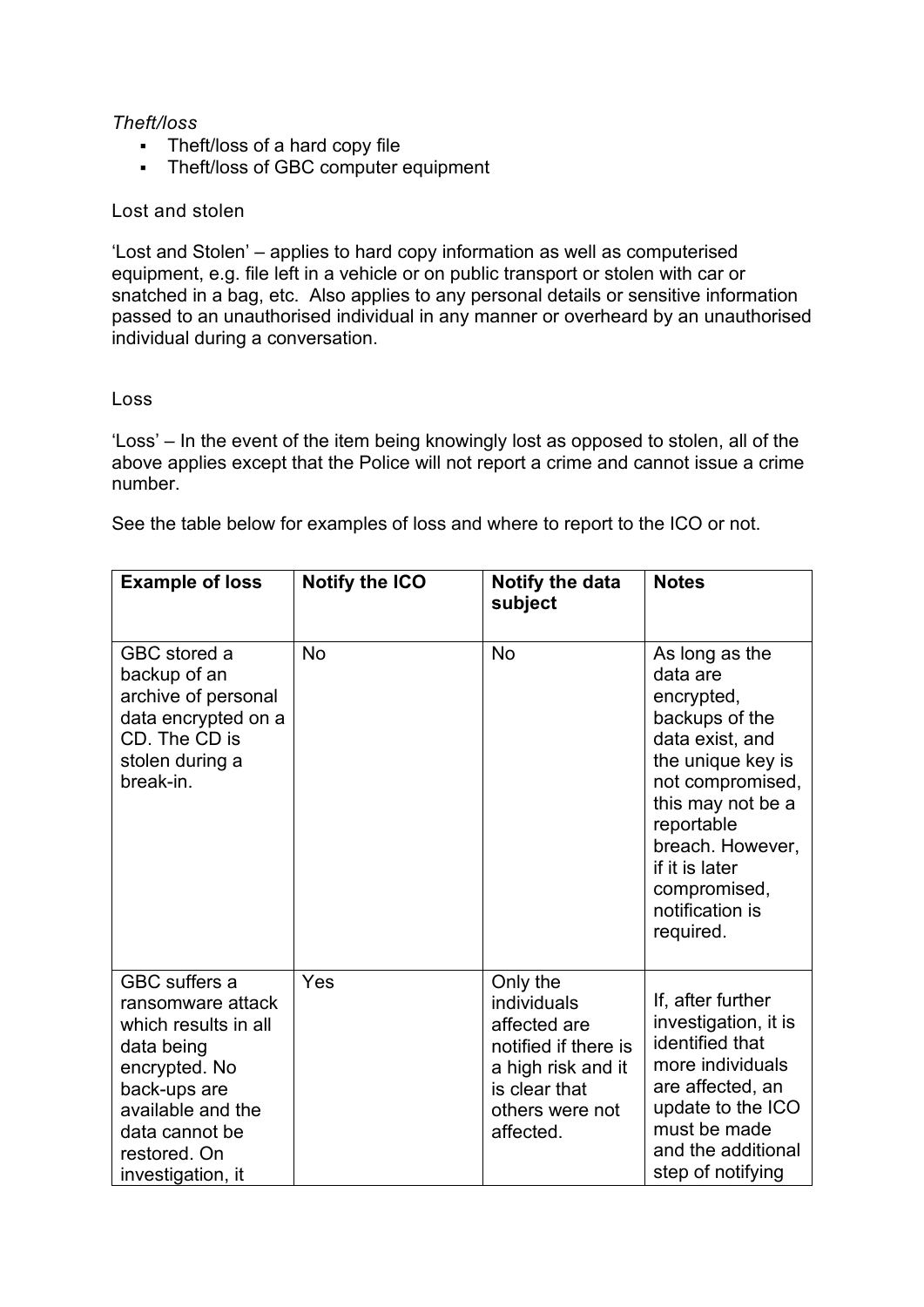| <b>Example of loss</b>                                                                                                                                                                                                                                 | <b>Notify the ICO</b>                                                                                                                                                                                                                                                          | Notify the data<br>subject                                                                                                                              | <b>Notes</b>                                                                                                                                                                                                                                              |
|--------------------------------------------------------------------------------------------------------------------------------------------------------------------------------------------------------------------------------------------------------|--------------------------------------------------------------------------------------------------------------------------------------------------------------------------------------------------------------------------------------------------------------------------------|---------------------------------------------------------------------------------------------------------------------------------------------------------|-----------------------------------------------------------------------------------------------------------------------------------------------------------------------------------------------------------------------------------------------------------|
|                                                                                                                                                                                                                                                        |                                                                                                                                                                                                                                                                                |                                                                                                                                                         |                                                                                                                                                                                                                                                           |
| becomes clear that<br>the ransomware's<br>only functionality<br>was to encrypt the<br>data and that there<br>was no other<br>malware present in<br>the system.                                                                                         |                                                                                                                                                                                                                                                                                |                                                                                                                                                         | other individuals if<br>there is a high<br>risk to them.                                                                                                                                                                                                  |
| Personal data of<br>5000 customers are<br>mistakenly sent to<br>the wrong mailing<br>list with 1000+<br>recipients                                                                                                                                     | Yes                                                                                                                                                                                                                                                                            | Yes, report to<br>individuals<br>depending on the<br>scope and type<br>of personal data<br>involved and the<br>severity of<br>possible<br>consequences. |                                                                                                                                                                                                                                                           |
| A direct marketing<br>email is sent to<br>recipients in 'to' or<br>'cc' field, thereby<br>enabling each<br>recipient to see the<br>email address of<br>other recipients.                                                                               | Yes, notifying the<br>ICO may be<br>obligatory if many<br>individuals are<br>affected, if sensitive<br>data are revealed<br>(e.g. mailing list of a<br>psychotherapist) or<br>if other factors<br>present high risks<br>(e.g. the email<br>contains the initial<br>passwords). | Yes, report to<br>individuals<br>depending on the<br>scope and type<br>of personal data<br>involved and the<br>severity of<br>possible<br>consequences. | Notification may<br>not be necessary<br>if no sensitive<br>data is revealed<br>and if only a<br>minor number of<br>email addresses<br>are revealed.                                                                                                       |
| An individual<br>phones to report<br>having received a<br>benefit letter<br>intended for<br>someone else.<br>A short<br>investigation is<br>undertaken (i.e.<br>completed within 24<br>hours) and<br>establish with<br>reasonable<br>confidence that a | Yes                                                                                                                                                                                                                                                                            | Only the<br>individuals<br>affected are<br>notified if there is<br>a high risk and it<br>is clear that<br>others were not<br>affected.                  | If, after further<br>investigation, it is<br>identified that<br>more individuals<br>are affected, an<br>update to the ICO<br>must be made<br>and the additional<br>step taken of<br>notifying other<br>individuals if there<br>is a high risk to<br>them. |